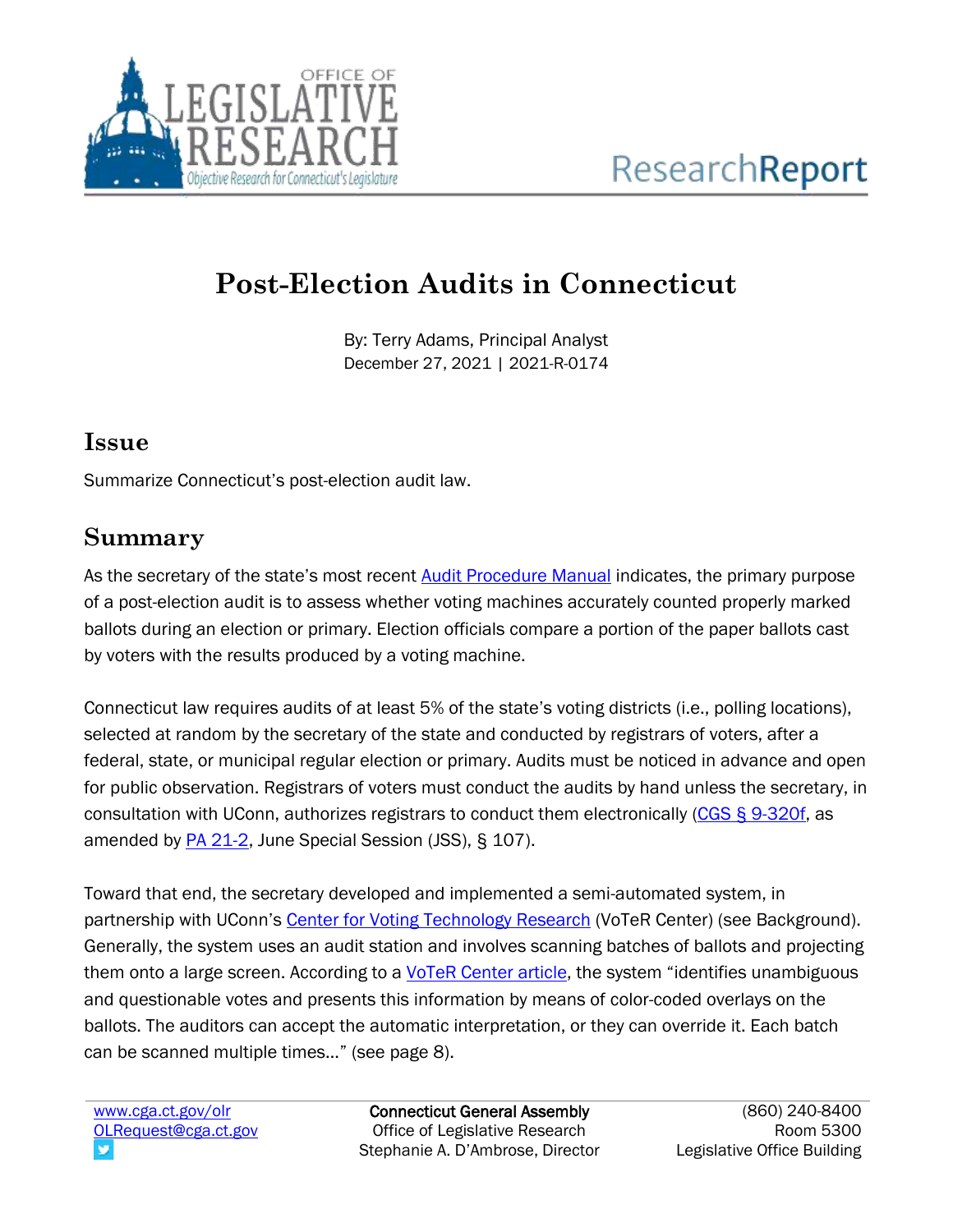At the time of the November 2020 general election, the state had 743 voting districts for state elections. Following the election, the secretary of the state randomly selected 38 voting districts for audit and 11 as alternates. A [press release](https://portal.ct.gov/SOTS/Press-Releases/2020-Press-Releases/General-Election-Results-to-be-Audited-at-Selected-Polling-Locations) from the secretary's office lists the districts and provides additional information on the process.

# **Offices Subject to Audit**

Under state law, the following elected offices are subject to audit in the selected voting districts:

- 1. in a presidential or gubernatorial election, all offices required to be audited by federal law, plus one office the secretary of the state randomly selects, but in no case fewer than three offices;
- 2. in a municipal election, three offices or 20% of the offices on the ballot, whichever is greater, randomly selected by the town clerk; and
- 3. in a primary election, all offices required to be audited by federal law, plus one office, if any, but in no case fewer than 20% of the offices on the ballot, randomly selected by the town clerk.

If a selected voting district has an office that is subject to recanvass (i.e., recount) or an election or primary contest, the secretary must select an alternate district following the same process [\(CGS §§](https://www.cga.ct.gov/current/pub/chap_148.htm#sec_9-320f)  [9-320f\(b\) and -320f\(c\)\)](https://www.cga.ct.gov/current/pub/chap_148.htm#sec_9-320f).

# **Conducting the Audit**

#### *Time and Location*

Registrars of voters must conduct the audit between the 15th day after the election or primary and the second business day before the canvass of votes. Canvass deadlines differ by office and are prescribed by law, as shown in Table 1 below (CGS  $\S$  9-320f(a), as amended by [PA 21-2,](https://www.cga.ct.gov/asp/cgabillstatus/cgabillstatus.asp?selBillType=Bill&which_year=2021&bill_num=1202) JSS,  $\S$ 107).

| CGS § | <b>Office</b>                        | <b>Canvass Deadline</b>           |
|-------|--------------------------------------|-----------------------------------|
| 9-315 | Federal office                       | The last Wednesday of November    |
| 9-318 | Statewide office                     | Within 30 days after the election |
| 9-319 | State legislator or judge of probate | During the month of November      |
| 9-320 | <b>Municipal office</b>              | Within 10 days after the election |

#### Table 1: Canvass Deadlines by Office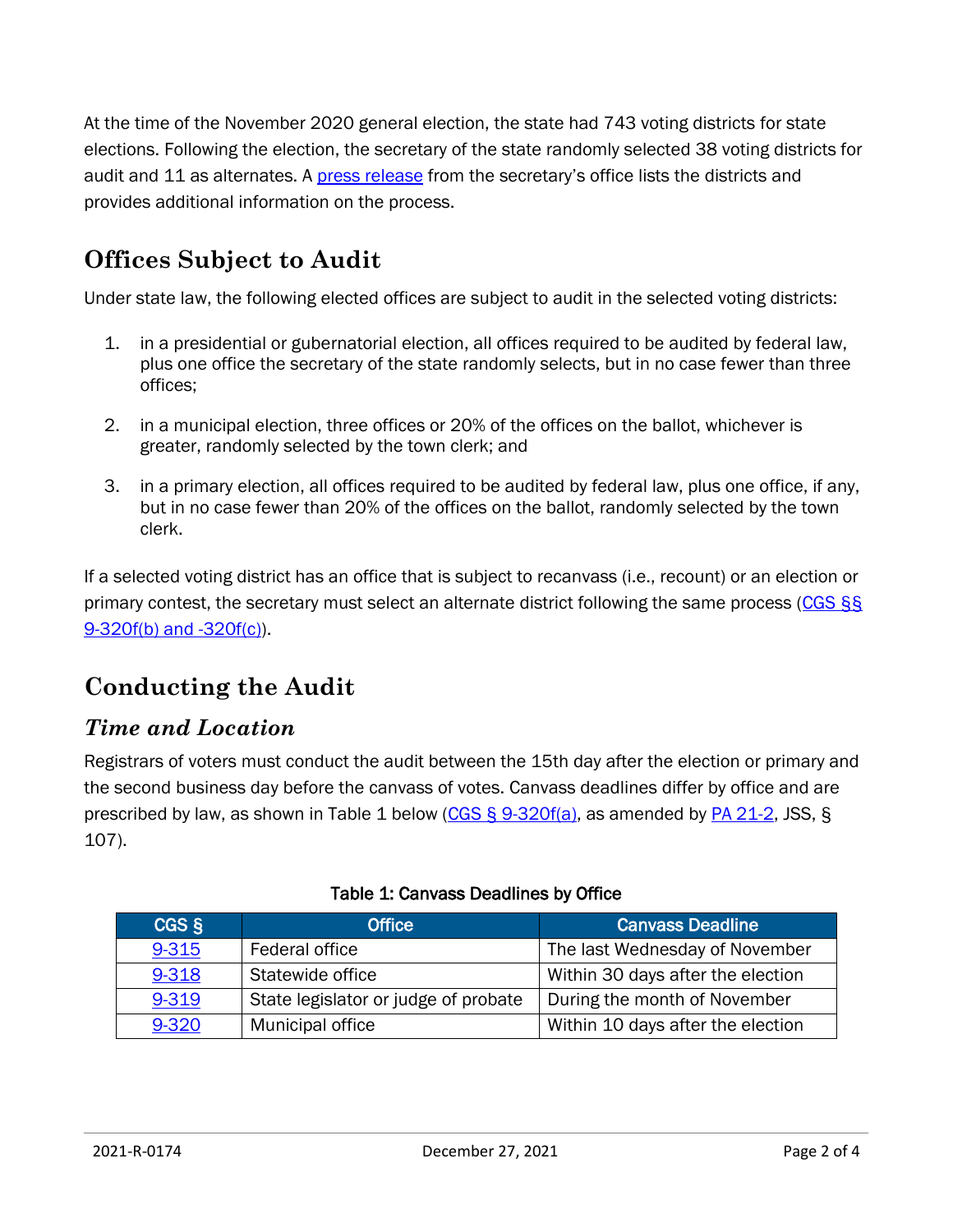According to the audit manual, a municipality may set its own audit date and location within the above parameters, provided it notifies the secretary of the state at least three business days in advance.

#### *Tallying and Preserving Ballots*

During the post-election audit, registrars tally the paper ballots cast by voters and counted by each optical scan voting tabulator subject to the audit. Once complete, registrars compare their results with those reported on the day of the election or primary.

After the audit, registrars must preserve the paper ballots and return them to their designated receptacle in accordance with state law. Generally, this means that ballots must be returned to the ballot box, securely sealed, and locked. The secretary of the state has access to the code for any voting tabulator if a problem arises from the audit  $(CGS S S 9-320f(d), -320f(i),$  and  $-320f(n)$ ).

### *Reporting*

Registrars must report the post-election audit results on a secretary of the state-prescribed form that includes the total number of ballots counted and the total votes for each audited candidate, broken down by whether the ballot was properly or improperly completed. A ballot is improperly completed if the voter does any the following:

- 1. marks outside the vote targets;
- 2. uses a manual marking device that the voting system cannot read; or
- 3. in the registrars' judgment, marks the ballot in a way that the voting tabulator may not have read the mark as a vote.

The registrars must file their report with the secretary of the state, who must immediately forward it to UConn for analysis. UConn must describe any discrepancies it finds in a written report that is submits to the secretary. In turn, the secretary must file UConn's final audit report with the State Elections Enforcement Commission (SEEC).

UConn's final audit report is open to public inspection and may be used as prima facie evidence of a discrepancy in a challenge to the conduct of an election or primary, or for any other related cause of action. No audit precludes or inhibits a candidate's or elector's right to contest an election or primary, or to file a complaint  $(CGS SS 9-320f(d), -320f(e), -320f(h),$  and  $-320f(k)).$